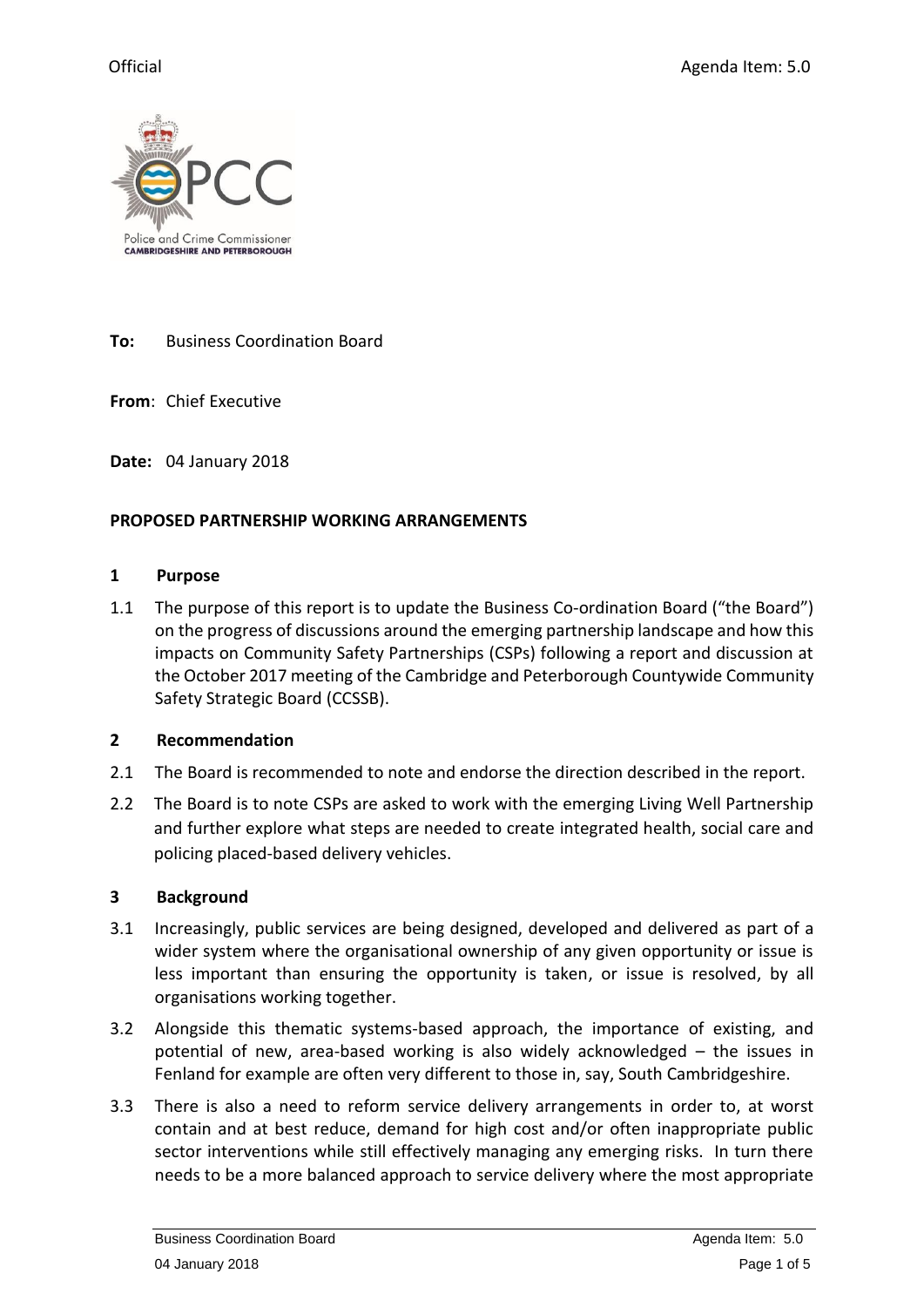services are delivering the most appropriate interventions – for example, policing to focus on high harm and victim-based crime, councils to focus on lower harm, neighbourhood-based issues.

3.4 This paper therefore sets out to describe a system-wide approach to broad public sector issues at a countywide level, alongside an arrangement for place-based forums that enable these key issues to be distilled and applied at a local level and to ensure the key differences between and within our communities is understood and respected.

# **4 Scope**

- 4.1 The original motivation for this paper was to review community safety partnership arrangements in light of a renewed commitment to, and the growing success of, the Countywide Community Safety Strategic Board chaired by the Police and Crime Commissioner ("the Commissioner").
- 4.2 However, in developing the thinking around this agenda it has become very clear that there is huge potential to link to incorporate other key public sector priorities alongside community safety, particularly skills and economic development, housing, health and community resilience.

## **5 Community Safety as the driver for change**

- 5.1 Community safety across Cambridgeshire and Peterborough is governed by CSPs which are coterminous with district or unitary council boundaries. Each CSP produces an individual strategic plan based on a needs assessment. Legislation requires that a number of Responsible Authorities are represented on each CSP, specifically the local authority (upper and lower tier), police, fire and rescue service, CCG, Combined Authority and probation. Each CSP in Cambridgeshire and Peterborough operates differently, although in all cases a wider range of partner agencies attend the meetings.
- 5.2 Cambridgeshire also has a Countywide Community Safety Strategic Board (CCSSB), which has recently been reviewed and relaunched, with members signing a new community safety agreement. The countywide board is chaired by the Commissioner, and includes representatives from each of the CSPs as well as other key partners. A number of thematic delivery boards report into this countywide board focussing on identified high priority issues such as domestic abuse, human trafficking, youth offending and road safety.
- 5.3 The requirement to establish community safety partnerships in each local authority area is set out in the Crime and Disorder Act 1998. Since this Act became law, the role of the Commissioner has been created for each constabulary area, scrutinised by Police and Crime Panels. This is set out in the Police Reform and Social Responsibility Act 2011. The Act gives Commissioners the power to combine community safety partnerships, if CSPs wish to do so.
- 5.4 There are already a number of Responsible Authorities that deliver their operational services across Cambridgeshire and Peterborough, specifically the police, fire and rescue service, probation and the NHS.
- 5.5 Additionally both Cambridgeshire County and Peterborough City Councils have begun to share senior resources (Chief Executive and some directors), as well as some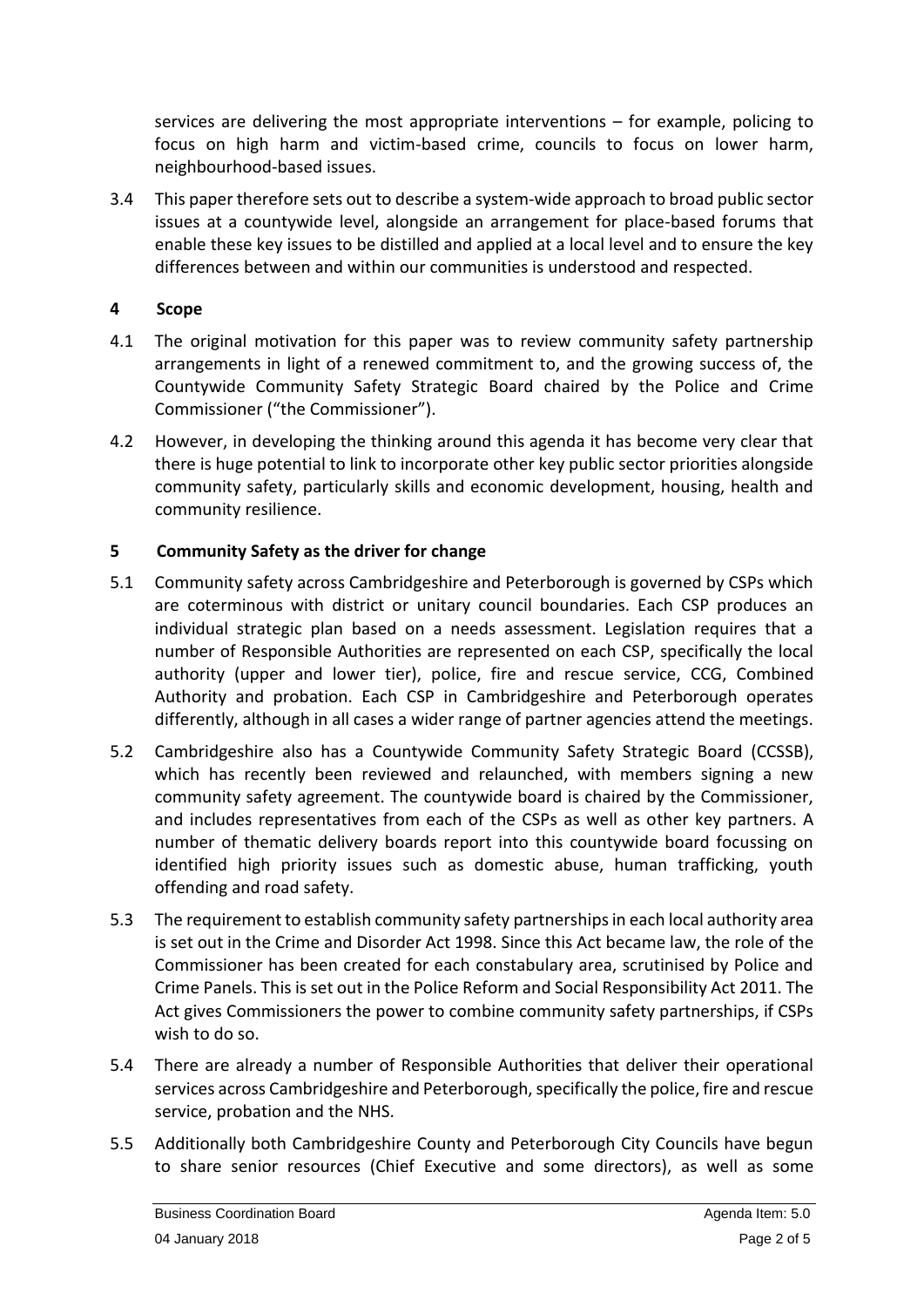operational services such as domestic abuse, adult skills and youth offending. This closer working arrangement at upper tier level also includes a renewed commitment to working differently and more effectively with other tiers of local government and particularly district councils, in order to ensure demand for more costly or less appropriate service interventions is managed and that the collective resource across the public sector is harnessed.

- 5.6 As demand for key public services continues to increase, so our collective ability to respond to tackling lower harm issues is under pressure. This is true across the whole public sector offer – low harm neighbourhood issues are not able to be resolved, homelessness continues to increase, accident and emergency departments are operating beyond capacity, and there is a danger social care caseloads in both adults and children's services are stretched beyond capacity. Public services need to work together to mitigate the risks this is likely to pose to ensure positive outcomes are achieved.
- 5.7 The devolution deal signed by all local authority leaders committed to driving public sector reform to respond to this and the green shoots of this change are emerging.
- 5.8 Each CSP has been actively considering how best they can respond to the pressures set out above. However this has been in the context of a shifting partnership landscape, preventing definitive recommendations as to the next steps coming forward from the CSPs themselves.

## **6 Rethinking Partnership Arrangements**

- 6.1 It is clear that innovation requires strong and collective leadership, and that the most effective change happens when it is created through collaboration and partnership and a shrinking together rather than silo working. It is therefore proposed that a new way of collaborating to address public sector issues is introduced that serves to address some of the factors described above and which builds on positive work already in place:
	- The relaunched Countywide Community Safety Strategic Board is gathering momentum, and is already focussing on some of the big strategic issues that affect all of us – housing and homelessness, domestic abuse and other high harm crimes, victims and offenders etc.
	- There is a well-established partnership board focussing on housing and homelessness – the sub-regional housing board
	- A relatively new partnership group has been formed to focus on issues and interventions in communities. The Senior Officers Communities Network draws together partners across district, unitary and county councils, public protection services, the office of the police and crime commissioner, health services, and voluntary and faith sectors to develop joint approaches to building community resilience and reducing demand in statutory services.
- 6.2 Work has also been progressing led by the Combined Authority to define Cambridgeshire and Peterborough's shared aspirations (below) as well as develop the scope and approach for public service reform in Cambridgeshire and Peterborough.
	- Have access to a good job within easy reach of home
	- Live in healthy, thriving and prosperous communities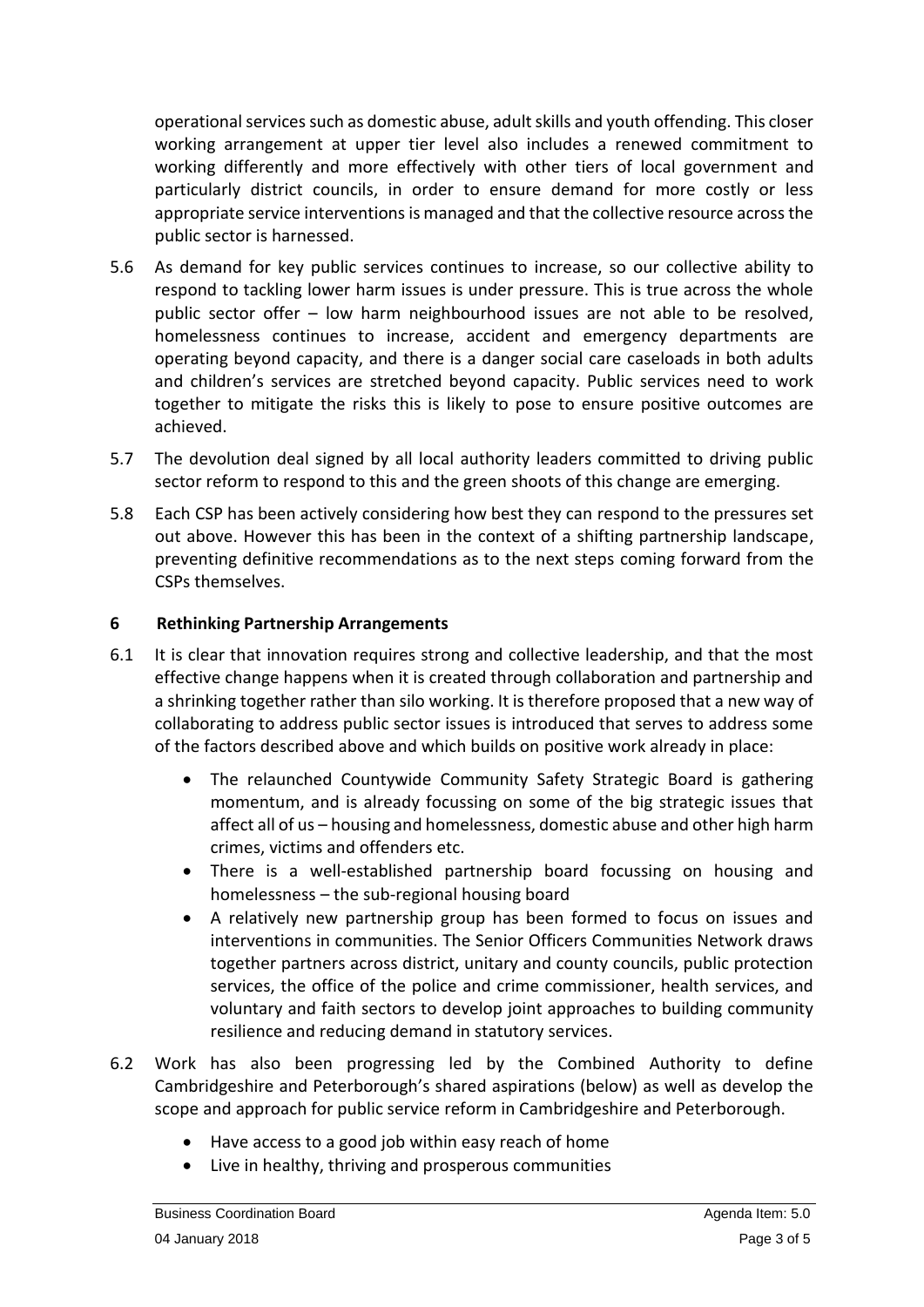- Be part of a workforce for the modern world founded on investment in skills and education
- Be environmentally sustainable
- Be the UK's capital of innovation and productivity
- 6.3 The Public Service Board have also recently debated the future role and shape of that board, and it is clear that this should be a key vehicle for providing strategic oversight and enabling partnership working. The Board identified the importance of embracing positive ways of working namely:
	- Work as one team.
	- Demonstrate positive leadership in all we do, setting the right example and displaying positive behaviours.
	- Look further ahead and anticipating and responding to future challenges and opportunities of a cross cutting nature.
	- Explore the evidence and understand the issues that cut across geographies and organisational boundaries so that we can agree priorities and share solutions.
	- Focus on system-wide strategic issues.
	- Agree the collective outcomes we are seeking to achieve.
	- Harness our resources to work together to deliver these.
	- Provide leadership to our organisations to support those agreed priorities and be candid with each other where there are political or other obstacles to delivery.
	- Create an environment within which we can test delivery models outside of existing organisational boundaries.
	- Manage risk and unblock obstacles to achieving outcomes across the system.
	- Make time for briefing and updating each other on significant issues especially those that impact on other partners.
	- Make space to share learning and successes in tackling common problems.
- 6.4 The Local Policing Review (LPR) currently being undertaken by Cambridgeshire Constabulary sets out a new model for policing, including a move to two policing areas instead of six. Each Local Authority district will be managed by a uniformed NHP Inspector on a geographic basis, in addition each Inspector will have thematic responsibilities across the wider geographic policing area.
- 6.5 Recognising the need to change ways of work colleagues in the health and social care sector have recently concluded work to reform their area-based approach to focussing on health-related issues culminating in the creation of Living Well Partnerships. Four partnerships have been creating covering Fenland and East Cambs, Cambridgeshire and South Cambs, Huntingdon and Peterborough. Each draw together key stakeholder from districts, health and social care. CSPs have been invited to arrange their meetings on the same day to facilitate joint working. Both Living Well Partnerships and CSPs have an important shared agenda covering issues such as mental health, vulnerability, domestic abuse and access to housing. The boundaries of these new Living Well Partnerships are not aligned with the Local Policing Review